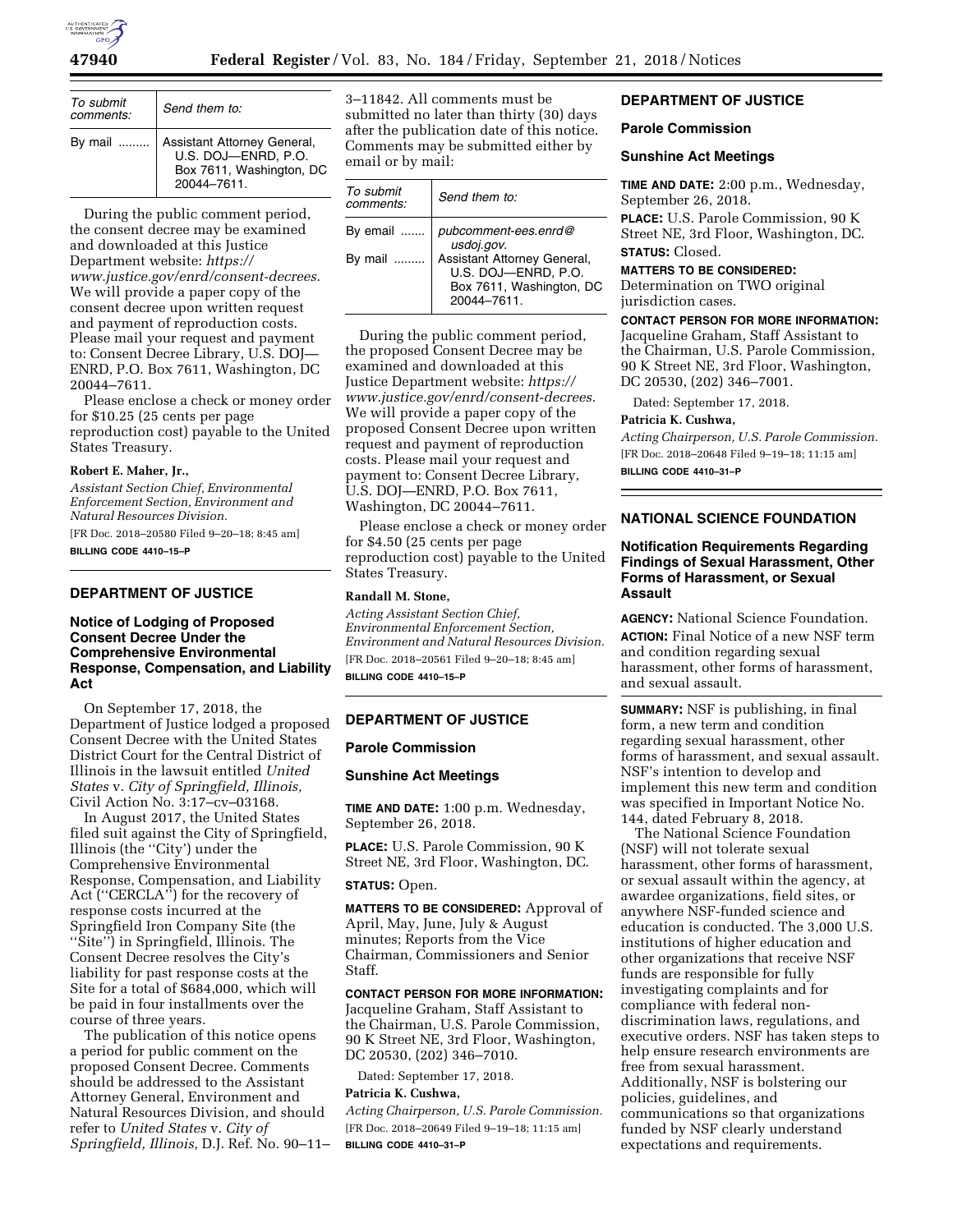NSF is working to make certain that recipients of grants and cooperative agreements respond promptly and appropriately to instances of sexual harassment, other forms of harassment, or sexual assault. A community effort is essential to eliminate sexual and other forms of harassment in science and to build scientific workspaces where people can learn, grow, and thrive.

**FOR FURTHER INFORMATION CONTACT:** For any questions, comments, or concerns regarding sexual or other forms of harassment, please contact the Office of Diversity and Inclusion (ODI), National Science Foundation, 2415 Eisenhower Avenue, Alexandria, VA 22314, email: *[harassmentnotifications@nsf.gov;](mailto:harassmentnotifications@nsf.gov)*  telephone (703) 292–8020; FAX: (703) 292–9482.

**SUPPLEMENTARY INFORMATION:** As the primary funding agency of fundamental science and engineering research in the United States, NSF is committed to promoting safe, productive research and education environments for current and future scientists and engineers. We consider the Principal Investigator (PI) and any co-PI(s) identified on an NSF award to be in positions of trust. The PI, any co-PI(s), and all personnel supported by an NSF award must comport themselves in a responsible and accountable manner during the award period of performance whether at the awardee institution, on-line, or outside the organization, such as at field sites or facilities, or during conferences and workshops.

On March 5, 2018, NSF published a request for public comment regarding the agency's proposed implementation of new notification requirements specified in Important Notice No. 144. [83 FR 9342, pages 9342–9343, March 5, 2018]. All comments were carefully considered in developing the final version of the term and condition. A table listing the comments and NSF responses is posted on the NSF website at: *[www.nsf.gov/harassment.](http://www.nsf.gov/harassment)* 

Upon implementation, the new term and condition will require awardee organizations to notify NSF of any findings/determinations of sexual harassment, other forms of harassment, or sexual assault regarding an NSF funded PI or co-PI. The new term and condition also will require the awardee to notify NSF if the PI or co-PI is placed on administrative leave or if the awardee has imposed any administrative action on the PI or any co-PI relating to any finding/ determination or an investigation of an alleged violation of awardee policies or codes of conduct, statutes, regulations, or executive orders relating to sexual

harassment, other forms of harassment, or sexual assault. Finally, the award term and condition specifies the procedures that will be followed by NSF upon receipt of a notification.

The full text of the revised term and condition is provided below:

### **Article X: Notification Requirements Regarding Sexual Harassment, Other Forms of Harassment, or Sexual Assault**

The Principal Investigator (PI) and any co-PI(s) identified on an NSF award are in a position of trust. These individuals must comport themselves in a responsible and accountable manner during the award period of performance, whether at the awardee institution, online, or at locales such as field sites, facilities, or conferences/workshops.

For purposes of this term and condition, the following definitions apply:

*Sexual harassment:* May include but is not limited to gender or sex-based harassment, unwelcome sexual attention, sexual coercion, or creating a hostile environment, as set forth in organizational policies or codes of conduct, statutes, regulations, or executive orders.

*Other Forms of Harassment:* Nongender or non-sex-based harassment of individuals protected under federal civil rights laws, as set forth in organizational policies or codes of conduct, statutes, regulations, or executive orders.

*Finding/Determination:* The final disposition of a matter involving sexual harassment or other form of harassment under organizational policies and processes, to include the exhaustion of permissible appeals exercised by the PI or co-PI, or a conviction of a sexual offense in a criminal court of law.

*Administrative Leave/Administrative Action:* Any temporary/interim suspension or permanent removal of the PI or co-PI, or any administrative action imposed on the PI or co-PI by the awardee under organizational policies or codes of conduct, statutes, regulations, or executive orders, relating to activities, including but not limited to the following: teaching, advising, mentoring, research, management/ administrative duties, or presence on campus.

The awardee is required to notify NSF of: (1) Any finding/determination regarding the PI or any co-PI $<sup>1</sup>$  that</sup> demonstrates a violation of awardee policies or codes of conduct, statutes,

regulations, or executive orders relating to sexual harassment, other forms of harassment, or sexual assault; and/or (2) if the PI or any co-PI is placed on administrative leave or if any administrative action has been imposed on the PI or any co-PI by the awardee relating to any finding/determination or an investigation of an alleged violation of awardee policies or codes of conduct, statutes, regulations, or executive orders relating to sexual harassment, other forms of harassment, or sexual assault.2 Such notification must be submitted by the Authorized Organizational Representative (AOR) to NSF's Office of Diversity and Inclusion at *[www.nsf.gov/](http://www.nsf.gov/harassment)  [harassment](http://www.nsf.gov/harassment)* within ten business days from the date of the finding/ determination, or the date of the placement of a PI or co-PI by the awardee on administrative leave or the imposition of an administrative action, whichever is sooner.3 Each notification must include the following information:

• NSF Award Number;

• Name of PI or co-PI being

reported; 4

• *Type of Notification:* Select one of the following:

Finding/Determination that the reported individual has been found to have violated awardee policies or codes of conduct, statutes, regulations, or executive orders relating to sexual harassment, other forms of harassment, or sexual assault; or

Æ Placement by the awardee of the reported individual on administrative leave or the imposition of any administrative action on the PI or any co-PI by the awardee relating to any finding/determination or an investigation of an alleged violation of awardee policies or codes of conduct, statutes, regulations, or executive orders relating to sexual harassment, other forms of harassment, or sexual assault.

• Description of the finding/ determination and action(s) taken, if any; and

• Reason(s) for, and conditions of, placement of the PI or any co-PI on

<sup>3</sup> Such notification must be provided regardless of whether the behavior leading to the finding/ determination, or placement on administrative leave, or the imposition of an administrative action occurred while the PI or co-PI was carrying out award activities.

 $^{\rm 1}\,$  If a co-PI is affiliated with a subawardee organization, the Authorized Organizational Representative of the subawardee must provide the requisite information directly to NSF, as instructed in this paragraph.

<sup>2</sup>Awardee findings/determinations and placement of a PI or co-PI on administrative leave or the imposition of an administrative action must be conducted in accordance with organizational policies and processes. They also must be conducted in accordance with federal laws, regulations, and executive orders.

<sup>4</sup>Only the identification of the PI or co-PI is required. Personally identifiable information regarding any complainants or other individuals involved in the matter must not be included in the notification.